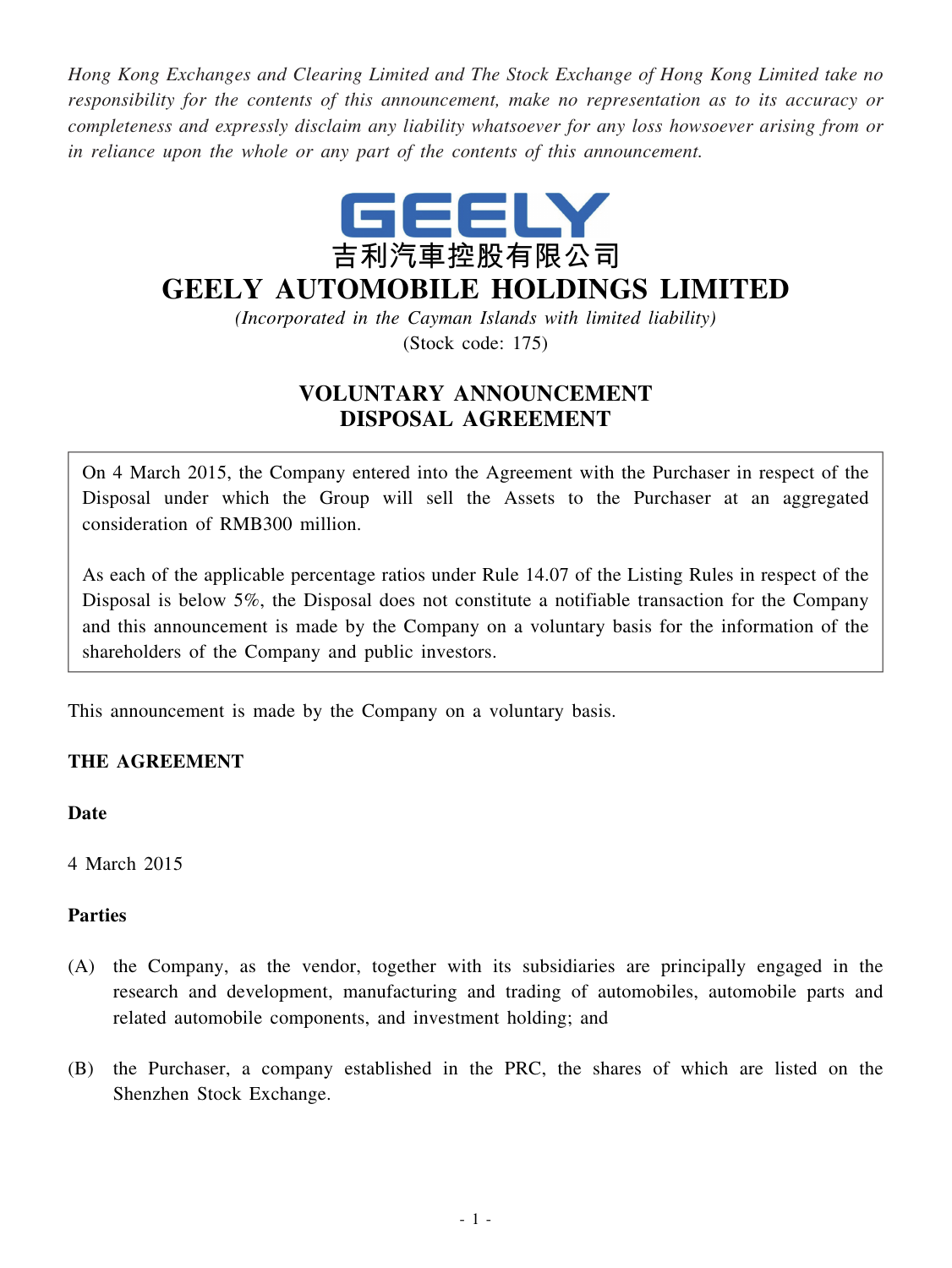The Purchaser is principally engaged in the production and sale of transmissions for commercial vehicles. To the best of the knowledge, information and belief of the Directors, having made all reasonable enquiries, the Purchaser and its beneficial owners are independent of and not connected with the Company and its connected persons.

#### **Subject matter**

The Group will sell the Assets to the Purchaser. To facilitate the transfer of the Assets to the Purchaser, the Group will establish a new wholly-owned subsidiary (the "**New Subsidiary**") to hold the Assets where upon the said new subsidiary will be transferred to the Purchaser.

Set out below is the key unaudited financial information on the Assets:

|                                  |                | For the year For the year        |
|----------------------------------|----------------|----------------------------------|
|                                  | ended          | ended<br>31 December 31 December |
|                                  |                |                                  |
|                                  | 2013           | 2014                             |
|                                  | <i>RMB'000</i> | <b>RMB'000</b>                   |
| Revenue attributed to the Assets | 598,025        | 501,126                          |

The net asset value of the Assets as at 31 December 2014 was approximately RMB265 million.

#### **Consideration**

The consideration for the Disposal is RMB300 million and was determined between the parties after arm's length negotiations. The consideration is payable by the Purchaser in the following manner:

- (i) 10% of the consideration, equivalent to RMB30 million, will be payable within 5 days of the signing of the Agreement;
- (ii) 60% of the consideration, equivalent to RMB180 million, will be payable within 5 days of the signing of the definite share transfer agreement for the assignment of the entire registered capital of the New Subsidiary to the Purchaser;
- (iii) 20% of the consideration, equivalent to RMB60 million, will be payable within 5 days from the Purchaser taking possession and use of the Assets; and
- (iv) the balance of the consideration, equivalent to RMB30 million, will be payable within 30 days from the Purchaser supplying the first batch of products to the Vendor.

Subject to final audit, the Group is expected to realise a gain on Disposal of approximately RMB35 million, which will be used as general working capital of the Group.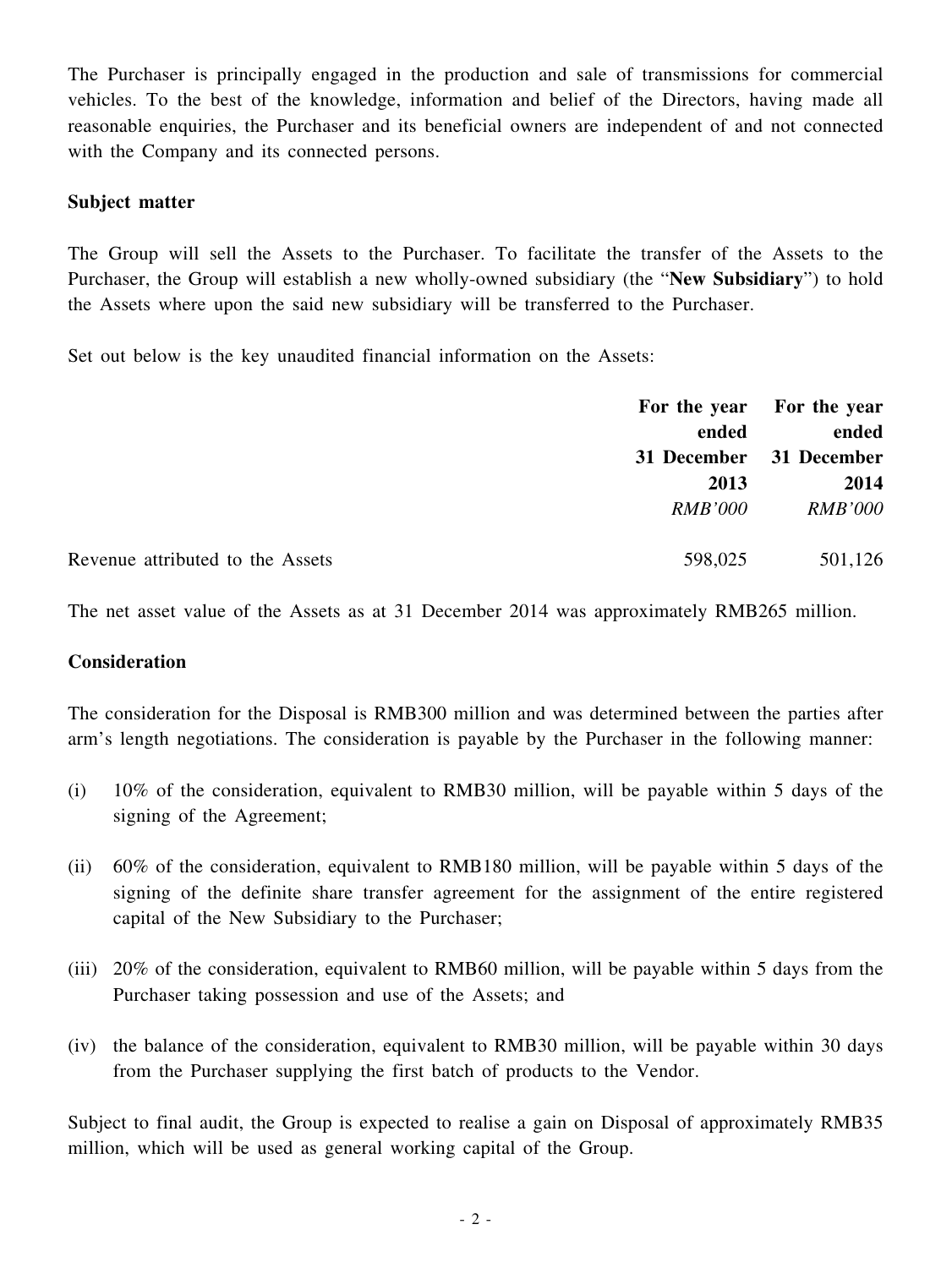#### **Other terms of the Agreement**

Pursuant to the terms of the Agreement, the parties agreed to enter into the Products Agreement prior to the delivery of the Assets to the Purchaser. Under the terms of the Products Agreement, the Purchaser will supply Products to be manufactured by the Assets to the Vendor for a term from the Purchaser taking delivery of the Assets and commencement of production of the Products up to 31 December 2018. The Products will be supplied in accordance with the specifications prescribed by the Group.

The Group has undertaken to the Purchaser that in developing new vehicle models, the Purchaser will be granted the first co-development right for the development of transmissions for the new vehicle model of the Group.

The Group has also undertaken to not to engage in any business which would directly or indirectly compete with the Products for a period of ten years from the completion of the Disposal.

### **REASONS FOR THE DISPOSAL**

The Company is a leading vehicle company in the PRC whilst the Purchaser is a leading transmission company in the PRC.

The Group disposed of all of its automatic transmission production facilities during the year ended 31 December 2014. The Disposal is a step taken by the Group to further consolidate its business and focus on the production of vehicles in the PRC. Upon completion of the Disposal, the Group will no longer be involved in the development and production of 5MT Products and 6MT Products as the Purchaser, by leveraging its expertise in transmission business, will supply these Products to the Group and also work on their upgrades. The Directors (including the independent non-executive Directors) are of the view that the Disposal will help the Group to streamline its business, reduce costs and avoid the divergence of resources to the non-core business of the Group. The Directors (including the independent non-executive Directors) consider that the Disposal was conducted under normal commercial terms, the terms of which are fair and reasonable, and the entering into of the Agreement is in the interests of the Company and the Shareholders as a whole.

#### **GENERAL**

As each of the applicable percentage ratios under Rule 14.07 of the Listing Rules in respect of the Disposal is below 5%, the Disposal does not constitute a notifiable transaction for the Company and this announcement is made by the Company on a voluntary basis for the information of the shareholders of the Company and public investors.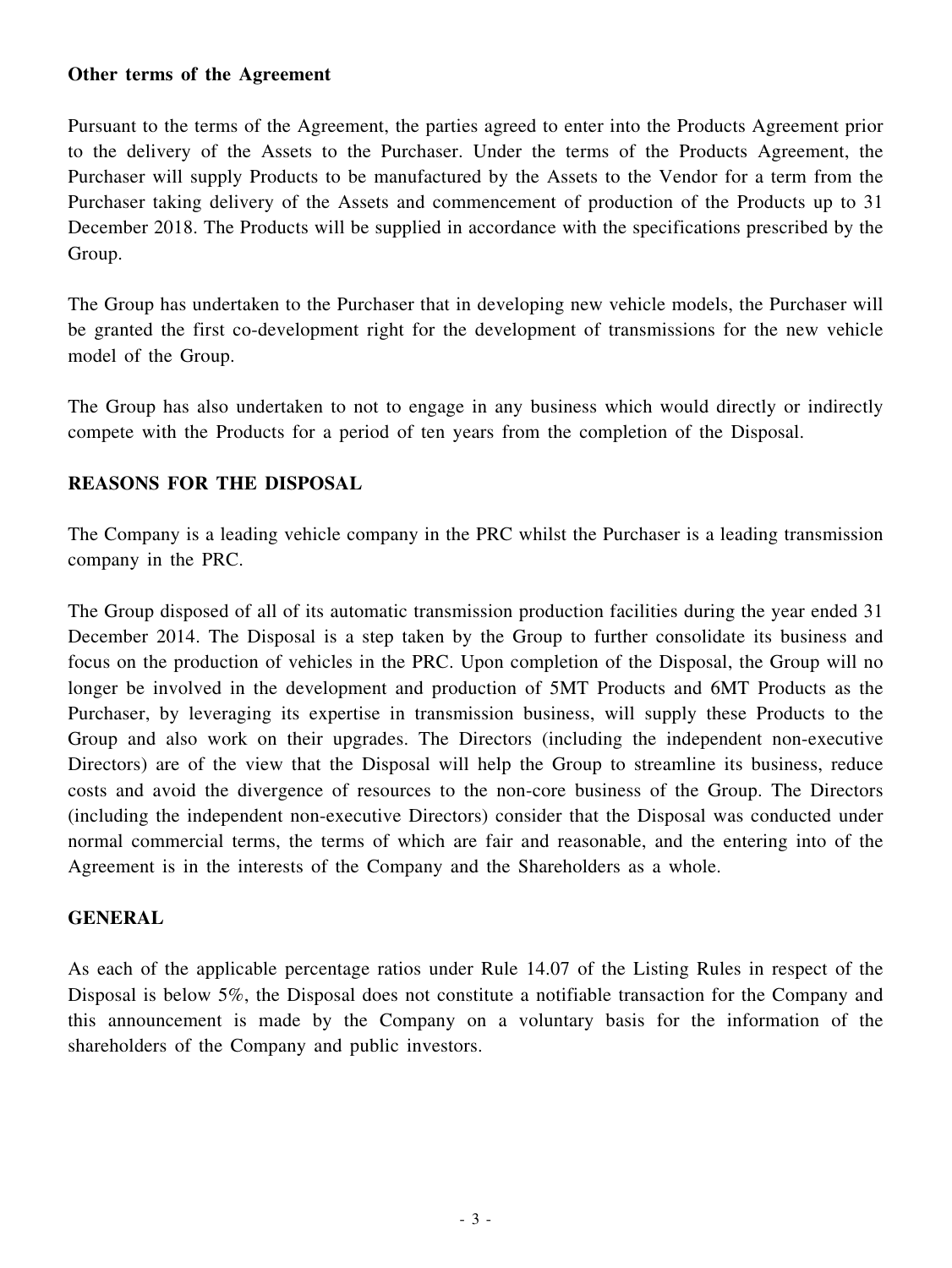# **DEFINITIONS**

In this announcement, the following expressions will have the meanings set out below unless the context requires otherwise:

| "5MT Products"       | 5-speed manual transmission products;                                                                                                                                                                 |
|----------------------|-------------------------------------------------------------------------------------------------------------------------------------------------------------------------------------------------------|
| "6MT Products"       | 6-speed manual transmission products;                                                                                                                                                                 |
| "Agreement"          | the agreement dated 4 March 2015 entered into between the<br>Company and the Purchaser in relation to the Disposal;                                                                                   |
| "Assets"             | the five-speed and six-speed manual transmission production lines<br>of the Group, together with the related testing equipment, tools,<br>technologies and know-how and inventories relating thereto; |
| "Board"              | the board of directors of the Company;                                                                                                                                                                |
| "Company"            | Geely Automobile Holdings Limited, a company incorporated in<br>the Cayman Islands, the shares of which are listed on the main<br>board of the Stock Exchange;                                        |
| "connected person"   | has the meaning ascribed to it under the Listing Rules;                                                                                                                                               |
| "Directors"          | the directors of the Company;                                                                                                                                                                         |
| "Disposal"           | the sale of the Assets by the Vendor to the Purchaser;                                                                                                                                                |
| "Group"              | the Company and its subsidiaries;                                                                                                                                                                     |
| "Listing Rules"      | the Rules Governing the Listing of Securities on the Stock<br>Exchange;                                                                                                                               |
| "PRC"                | the People's Republic of China;                                                                                                                                                                       |
| "Products"           | 5-speed and 6-speed manual transmissions produced by the Assets;                                                                                                                                      |
| "Products Agreement" | the agreement to be entered into between the Company and the<br>Purchaser in relation to the supply of the Products to the Group;                                                                     |
| "Purchaser"          | 浙江萬里揚變速器股份有限公司<br>(Zhejiang Wanliyang)<br>Transmission Co. Ltd.*), a company established in the PRC, the<br>shares of which are listed on the Shenzhen Stock Exchange (stock<br>code: SZ002434);      |